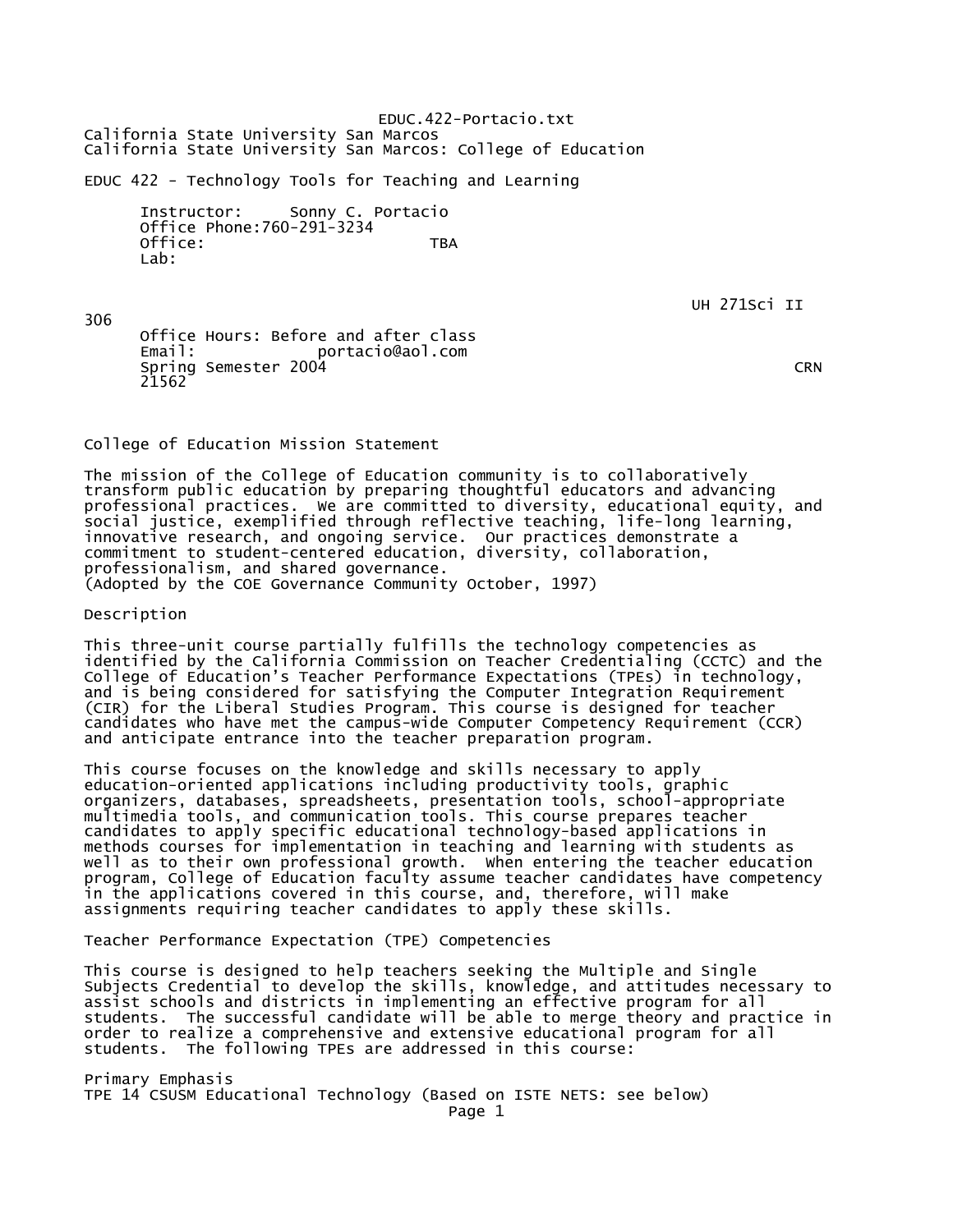EDUC.422-Portacio.txt

Secondary Emphasis: TPE 4 - Making Content Accessible TPE 5 - Student Engagement TPE 6 - Developmentally Appropriate Teaching Practices TPE 7 - Teaching English Language Learners TPE 12 - Professional, legal and ethical TPE 13 - Professional Growth National Educational Technology Standards for Teachers (NETS-T) Teaching Performance Expectation (TPE 14) is based on ISTE NETS (See www.iste.org) for detailed information). This course focuses on ISTE NETS I, V, and VI: I. TECHNOLOGY OPERATIONS AND CONCEPTS. Teachers demonstrate a sound understanding of technology operations and concepts. Teachers: A. Demonstrate introductory knowledge, skills, and understanding of concepts related to technology (as described in the ISTE National Education Technology Standards for Students). B. Demonstrate continual growth in technology knowledge and skills to stay abreast of current and emerging technologies. V. PRODUCTIVITY AND PROFESSIONAL PRACTICE. Teachers use technology to enhance their productivity and professional practice. Teachers: A. Use technology resources to engage in ongoing professional development and lifelong learning. B. Continually evaluate and reflect on professional practice to make informed decisions regarding the use of technology in support of student learning. C. Apply technology to increase productivity.<br>D. Use technology to communicate and collabor Use technology to communicate and collaborate with peers, parents, and the larger community in order to nurture student learning. VI. SOCIAL, ETHICAL, LEGAL, AND HUMAN ISSUES. Teachers understand the social, ethical, legal, and human issues surrounding the use of technology in PK-12 schools and apply those principles in practice. Teachers: A. Model and teach legal and ethical practice related to technology use. B. Apply technology resources to enable and empower learners with diverse backgrounds, characteristics, and abilities.<br>C. Identify and use technology resour Identify and use technology resources that affirm diversity. D. Promote safe and healthy use of technology resources. E. Facilitate equitable access to technology resources for all students. Course Objectives Teacher candidates will demonstrate competency in: A. Meeting the ISTE standards I, V, and VI outlined above; B. Using a set of educational technology tools that are applied in teaching and learning within the credential program and used in public school settings; and C. Setting up an electronic portfolio for completion in the CSUSM teacher-credentialing program. Prerequisites The prerequisite for this course is completion of the campus-wide computer competency requirement. This can be fulfilled by successful completion of one of the following: Taking the CSUSM CCR assessment or equivalent course OR Completion of an approved computer literacy course at the community college

level.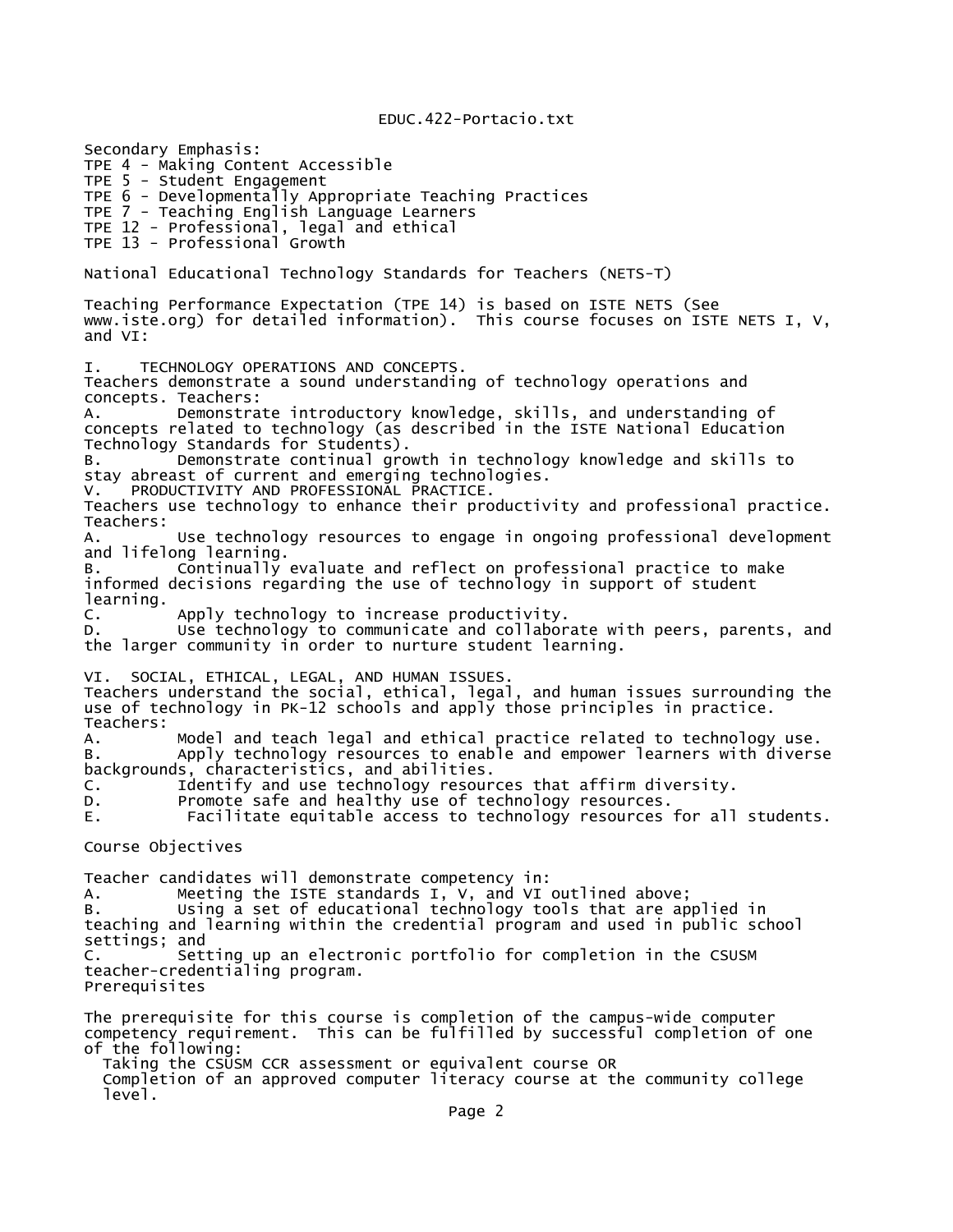Required Supplies

NOTE: It is not necessary to purchase the educational software, as much of the specific software titles are available on the Web in demo-version and/or available on campus.

A. ISTE/CUE Student Membership (http://www.iste.org/CUE/) (\$45.00) B. At least two CD-R or CD-RW (1x-8x speed) C. Two zip disks (100-200MB) or a USB key-drive (128MB or more with extension cable) D. Use of campus email account and WebCT for course communication (provided free) E. ISTE, Connecting Curriculum and Technology This is a volume produced by the professional association that contains the educational technology standards for students at all levels as well as sample lessons on how that standards can be implemented in teaching content. This book will be referred to in other CSUSM-COE courses. Supporting Web site www.iste.org

In order to successfully complete this course, the assignments must be completed at an acceptable level noted on assignment directions and rubrics. In addition to the assignments described below, performance assessment on the teacher candidate's ability to perform tasks using the software will be assessed. Because the content of this course contributes to passage of multiple TPEs, successful completion is imperative. Failure to successfully complete this course will prohibit a teacher candidate from continuing in the program beyond the first semester. The percentage of weight of each assignment is noted next to the description of the topic. Late assignments or assignments missing required elements receive reduced points.

## COE Attendance Policy

Due to the dynamic and interactive nature of courses in the College of Education, all students are expected to attend all classes and participate actively. At a minimum, students must attend more than 80% of class time, or s/he may not receive a passing grade for the course at the discretion of the instructor. Individual instructors may adopt more stringent attendance requirements. Should the student have extenuating circumstances, s/he should contact the instructor as soon as possible.

 A good student is one who adheres to standards of dependability and promptness. If more than two class sessions are missed or there is tardiness (or leave early) for more than three sessions, the teacher candidate cannot receive an A. If more than two class sessions are missed the grade earned cannot exceed a C. Late assignments will be penalized by a 5% deduction in points for each weekday late. After two weeks, late assignments receive no credit. If extraordinary circumstances occur, please make an appointment with the instructor. Remember that communication is the key to success.

In addition to attending course sessions, each student will be required to complete lab assignments each week. Some of these assignments require students use campus resources. All students must plan times they can work in labs on campus at least once per week. Students are required to check campus resources and availability of labs. Mac computers are available in ACD 202, UH 271 and UH 360 in addition to other locations. Students are required to use campus issued-email accounts and check email and WebCT at least two times per week to communicate with instructor and peers.

## Plagiarism and Cheating

Please be sure to read and understand the university policy on plagiarism and cheating, as it will be strictly enforced. Academic dishonestly will not be tolerated and will result in a failing grade for this course and will be reported to the University.